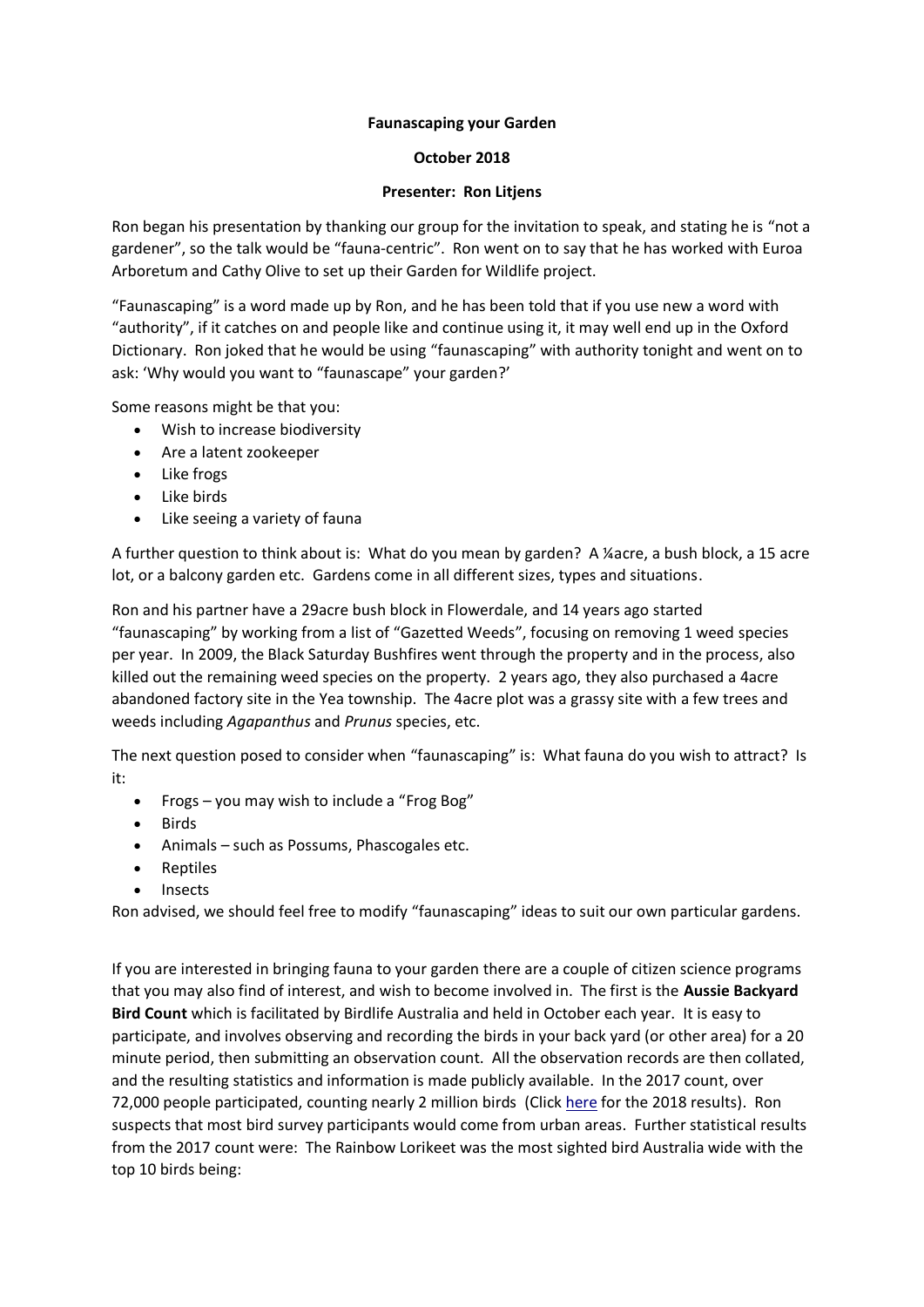- Rainbow Lorikeet
- Noisy Miner
- Australian Magpie
- Sulphur-crested Cockatoo
- Galah
- House Sparrow
- Silver Gull
- Welcome Swallow
- Common Myna
- Red Wattlebird

In Victoria the top 3 were:

- Australian Magpie
- House Sparrow
- Sulphur-crested Cockatoo

Ron pointed out that this top three fall in the category of "bully birds", which will bully and chase off other species. In Yea, Sulphur-crested Cockatoos are considered "nuisance birds".

The second citizen science program mentioned was the **Wild Pollinator Count**. This count is held twice per year, in spring and autumn, and involves watching a particular flower for 10 minutes and recording the flower's visitors. See the Gardens for Wildlife, Links page for more information on this program.

Something to be prepared for when you attract fauna visitors to your garden is: What those visitors will do in your garden or back yard… There will be lots of, eating, drinking and yes, even fornicating in your garden! For example: If you attract butterflies, expect & be prepared for caterpillars to end up munching the leaves (and or other parts) of your plants.

Maslow's Triangle was brought to our attention, which, is a triangle graphic showing what motivates us humans. Ron doesn't know what the self-fulfilment and psychological needs of fauna may be, but all basic needs are similar, so can also be applied to attracting animals etc. (see image from <https://www.simplypsychology.org/maslow.html> )

Taking a cue from the bottom of Maslow's triangle, the key to attracting fauna is to meet basic physiological and safety needs by providing: Food, water, shelter, safety and security.

### **Water in the garden…**

Ron's 29 acres of bush block is located on a spur where little water is naturally available, so a birdbath was installed. The birdbath ended up quite deep and needed a branch across it, also rocks placed in it to provide a safe perching point and prevent drownings etc. Initially, a solar powered fountain was also included in the bird bath, which, the birds would flock to. So many birds used to be attracted to the fountain that they would block the solar panel and stop the fountain running. When the fountain stopped the birds would fly off again, so, of course the fountain would then restart. The result was birds constantly flying in and out to such a degree that they became confused and "psychotic", eventually necessitating the removal of the solar fountain.

Even without the fountain, this water source creates a focal point for bird & other fauna watching. Birds can come and go so quickly that Ron and his wife would often end up arguing about what species a particular visitor might have been, so motion sensing cameras were purchased and set up.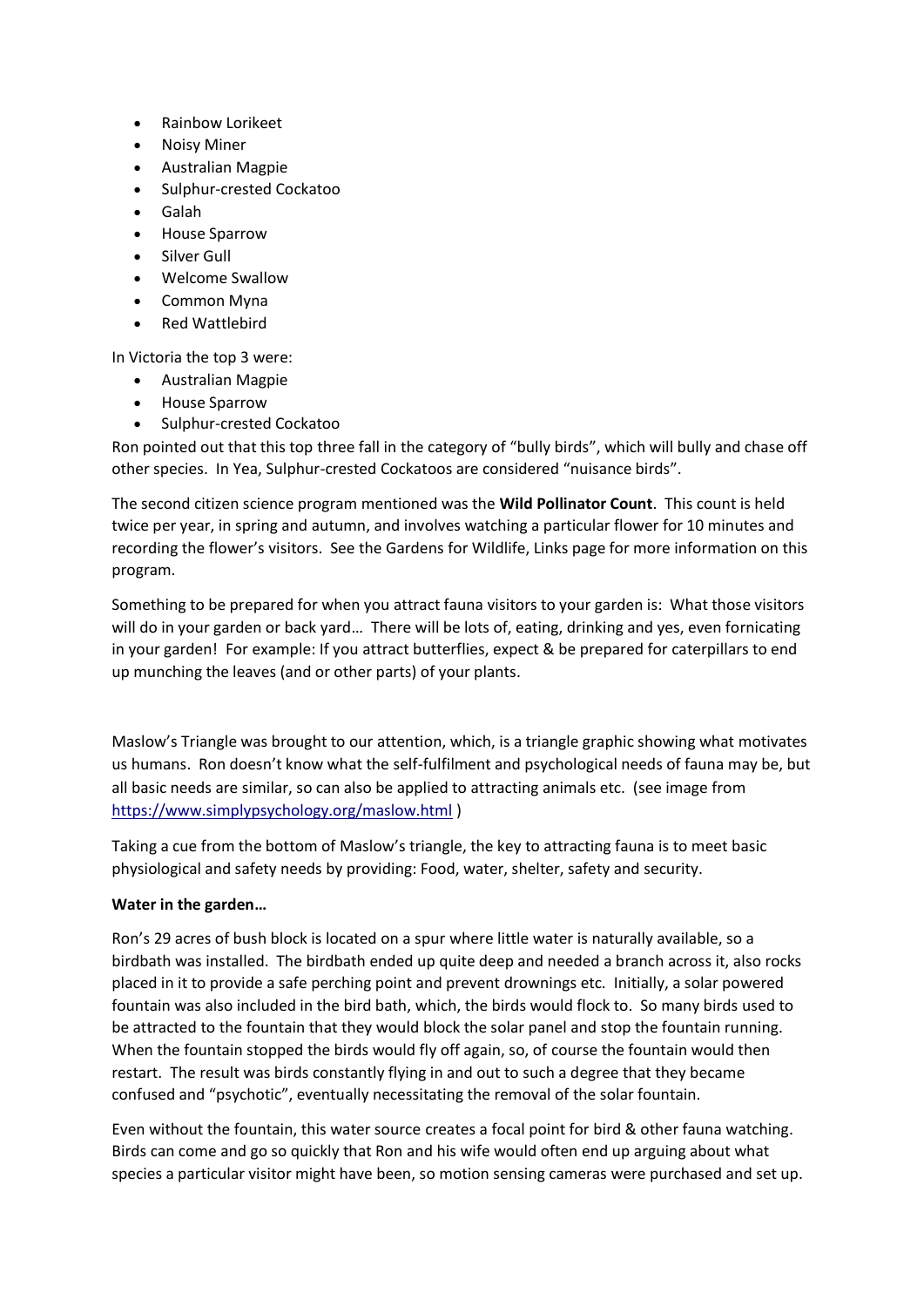These cameras have been a great addition, providing a photographic record that makes identifying visiting species much easier. The cameras have been set to take 3 photographs each time they are triggered, and have removeable SD cards that Ron and his wife swap and check each evening – they love making lists so now have a comprehensive record of all the fauna that uses their bird bath. Some of the bird species observed and photographed have been:

- New Holland Honeyeater
- Grey Butcherbird
- Pied Currawongs (in family groups)
- Rosellas (also in family groups)
- Nankeen Kestrel
- Red-browed Finch
- Sacred Kingfisher
- Grey Currawong

Another bonus of using a motion sensing camera is that they take photo's after dark, also providing

a record of nocturnal visitations. Different species among these nocturnal visitors have been: Ringtail Possum, Brushtail Possum, Sugar Glider, Agile Antechinus, Brushtail Phascogale (at least 7 visit), and a Southern Brown Tree Frog that has been nicknamed Wally. Now Wally is not big enough to trigger the camera by himself, so each night time photograph is an opportunity for



Ron and his wife to play their own version of "Where's Wally".

A reliable, safe water supply will inevitably bring wildlife into your garden. However, it needs to be:

- Clean
- There all the time
- Deep enough not to completely evaporate during a summer day
- Safe



Something else to remember is that water is for washing as well. Along with birds, animals wash too. "Mr Prickles" (an Echidna), is a regular visitor to a dam on Ron's property, he wades in, washes and scratches in the shallow waters edge.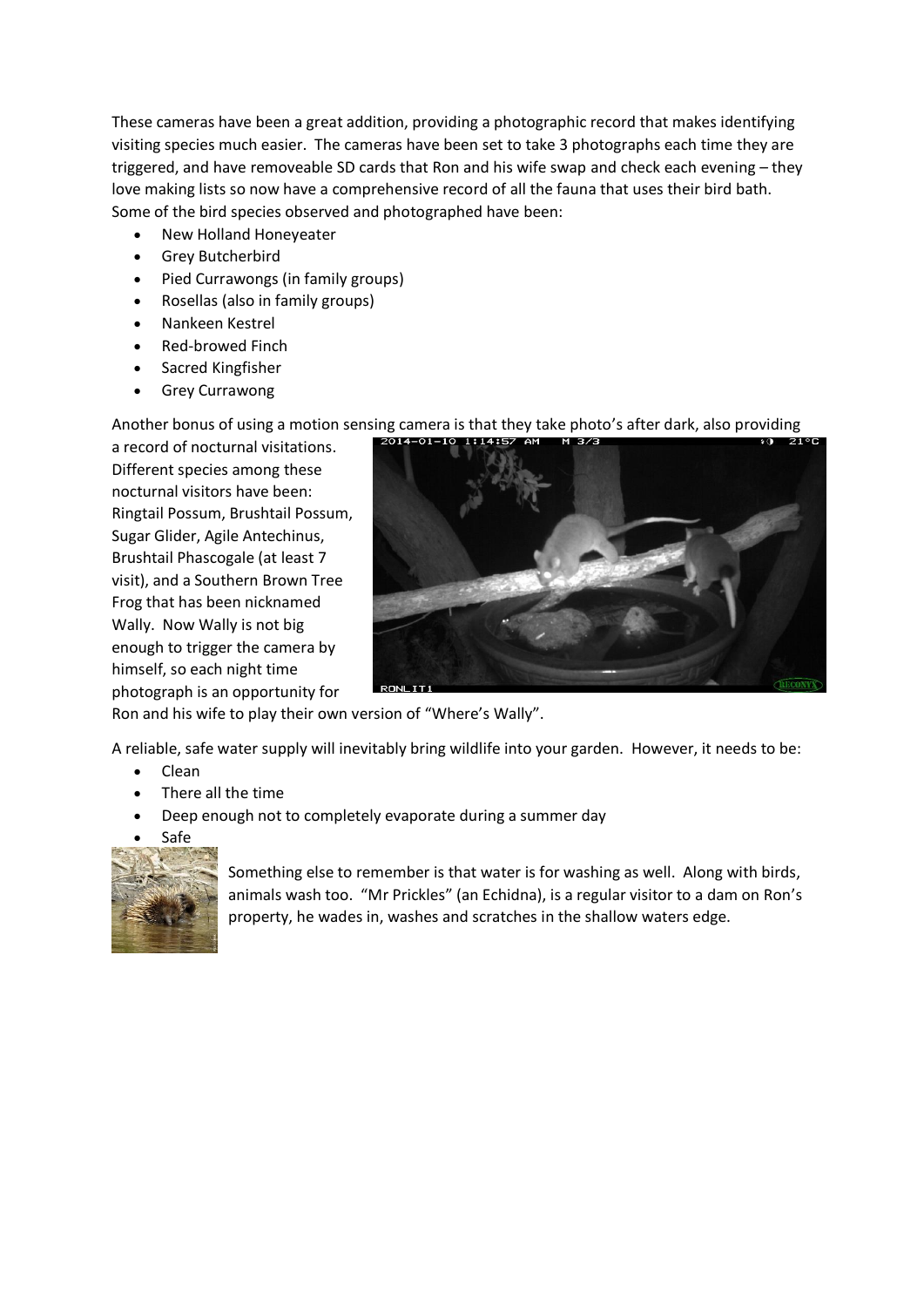A bird bath placed at ground level will be used by birds and animals. However, a note of caution to remember with all bird baths: A water source becomes a Bio-hotspot, also attracting predators such as cats etc. If you set up a water supply, a variety of clever predators will turn up as well, so consideration of how to manage these will also be needed.



### **Food in the garden…**

The greatest food supply is plants, but there are some things to remember: Many people often inadvertently set their gardens up for Honeyeaters alone. However, Honeyeaters can number among the aggressive bully birds, and other species such as Wrens and Thornbills will disappear. A good idea is to have a *Hakea* and *Grevillea* corner in your garden for the more aggressive birds, and plant different food sources in other areas. Within the bird family, there are a range of different beak types. Each different beak type indicates what sort of food a particular bird species eats.

One food source discussed was Psyllids and the shelters they create – lerps - which Pardalotes feed on. Psyllids suck sap on Eucalyptus leaves, primarily they are after protein from the sap, but Eucalyptus leaves are also high in sugar. Psyllids must continually suck sap to obtain enough protein and then extrude the sugar they take in. The sugar they extrude forms the house or shelter they live under, which is pure sugar. Pardalotes, when feeding on lerps, also eat the little insects underneath. Some birds - notably Bell Miners - just eat the lerps and leave the insects to continue sucking sap.

When butterflies come into a garden, this also means plenty of caterpillars too. Caterpillars will be eating leaves in your garden and also becoming food for birds and other creatures in your garden. The Emperor Gum Moth caterpillar and Gumleaf Skeletoniser (moth larvae) are 2 examples. A main point to remember is: If you provided the food source, be prepared for the various animals to eat it!

#### **Shelter and security…**

For many of our native fauna, shelter and security is found in tree hollows. Natural tree hollows can take 80 or more years to develop, so nest boxes can be an alternative. Following the 2009 fires, residents of Yea and surrounds were provided with a range of nest boxes donated from the City of Knox Men's Shed. Now, these were a range nest boxes made in different, shapes, sizes, with different hole placements and sizes. Each different box is designed for a particular species and it is very important to monitor any installed nest boxes.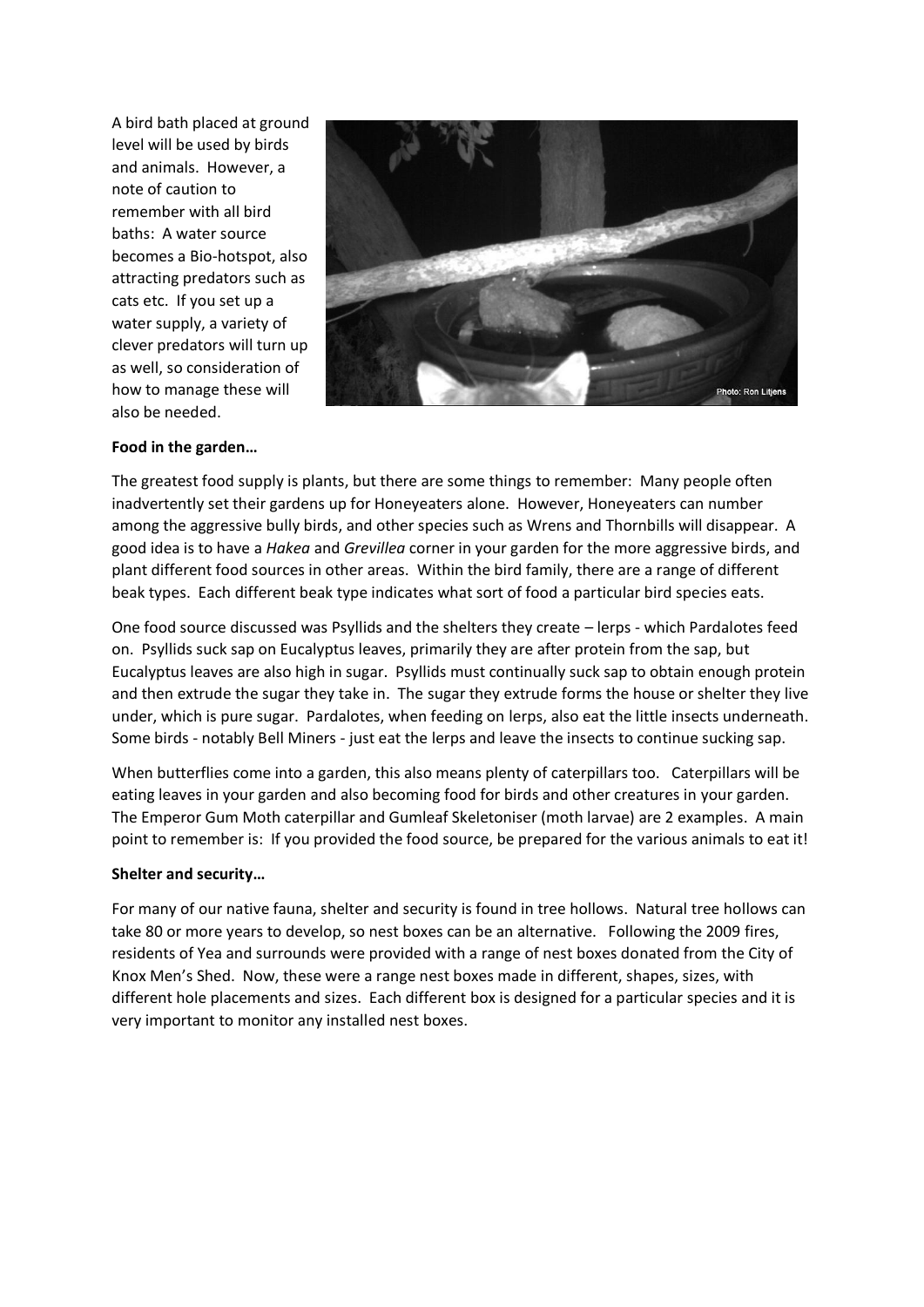After installing a number of nest boxes and providing requisite monitoring, Ron and his wife followed some very interesting findings. A nest box designed for Rosellas proved to have an

interesting list of residents. This nest box's first resident turned out to be a Whitethroated Tree Creeper. Continuing on through the first year, further residents were an Owlet Nightjar, a baby Brush-tailed Possum nicknamed "The Chubster". Chubster kept returning until he outgrew the Rosella nest box, in fact the last photo taken of Chubster showed him stuck trying to get in the box. Fortunately, he was able to extract himself, never to return.



Through this all, there was "no Rosella in sight". After Chubster departed the next resident was a Ringtail Possum. Every year now, the cycle of changing residents continues.

Rosellas liked the Sugar Glider nest box, although its entry hole was a bit too small. Each year they return in summertime and nibble the hole a little larger during every visit. Meanwhile, a Sugar Glider takes residence in a Phascogale nest box (Phascogale nest boxes have an entrance hole in the rear). Ron has found that simply having a place where animals feel safe is enough for them, and individual species will find what suits them.

Another anecdote was the building of a nest box designed for Powerful Owls. This box measured 1m x 750mm x 750mm and was inspired by a display by the City of Melbourne. It was big and cumbersome, needed a wheelbarrow to move it and a winch to get it hoisted in place. After all this…No Owl! Ron's neighbours call it "Ron's Folly", but Ron says "Taj Mahal".



Nest boxes bring wildlife in, but one downside is that they can attract bees and other undesired residents, which, is one of the reasons why nest boxes require monitoring. There are also boxes specifically designed for Bats, these boxes have entry slits at the bottom and grip strips underneath the entry. Bats are a very beneficial creature to attract to your garden as they eat large numbers of mosquitos.

Not all birds nest in hollows, some birds build nests and are often opportunists. A few of Ron's observations are:

- Thornbills like prickly, mid-storey bushes.
- A Grey Shrike Thrush nesting in an upturned bike helmet.

• Black aggie pipe placed in rafters attracts nesting Pardalotes.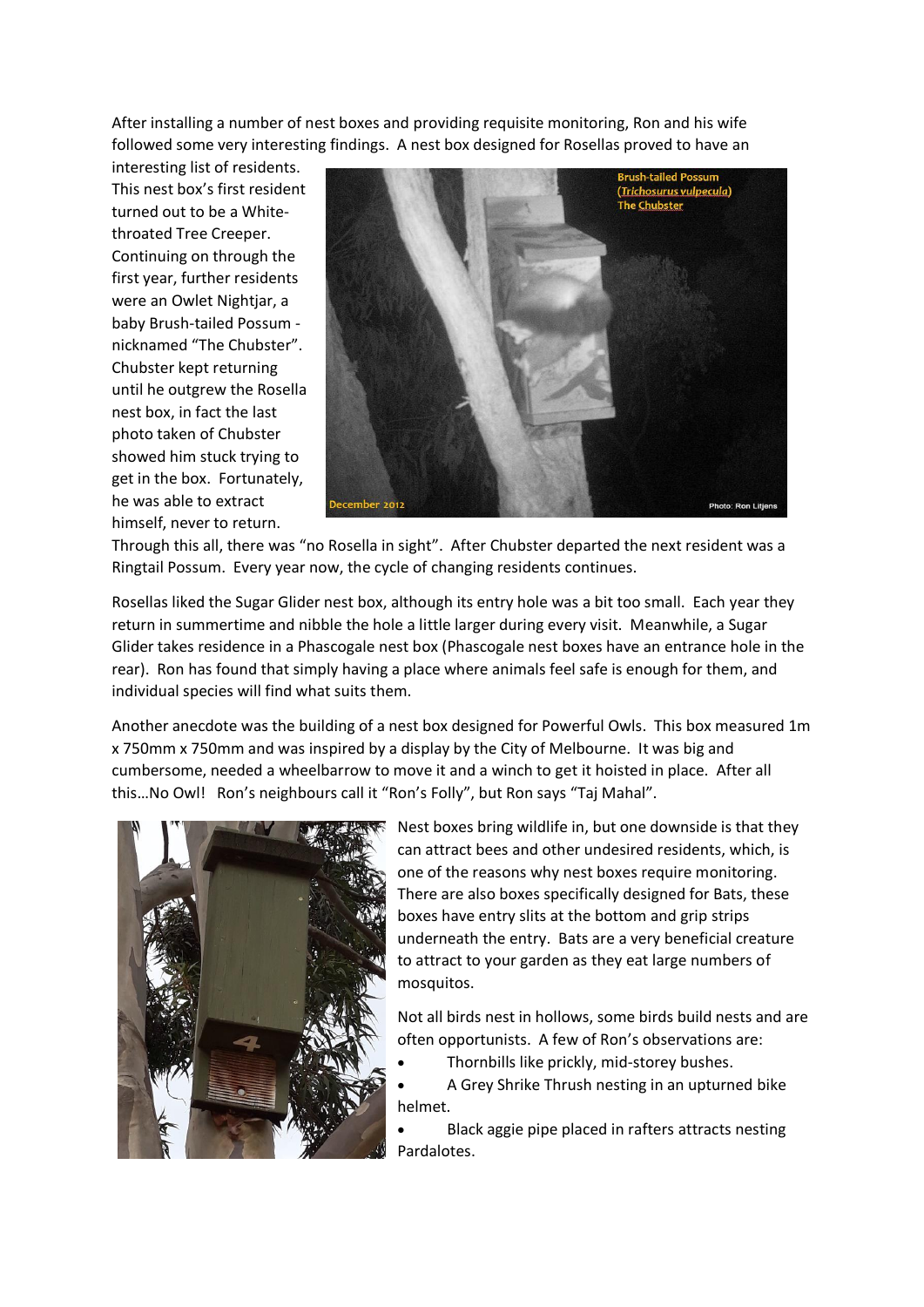Shelter can be provided to attract insects, making or buying and providing a "Bee Hotel" is one option. Blue-banded Bees are a species that may be attracted. The females build or burrow into wood or mud to nest. Males however, are left to fend for themselves. Instead of nesting they have large jaws and use them to fix onto twigs and stems. Some other Bee species huddle together in groups.

# **Location…**

Another point to consider when "faunascaping" is the location and local environment. There are different species that will inhabit woodland as opposed to grassland. An example is: on a wooded property you will see Grey Fantails, but not one Willy Wagtail- as Willy Wagtails are residents of open grassland.

Further location factors to consider are local migration and geography. During the period Ron was travelling to and from Euroa and Yea to work at the Euroa Arboretum, he observed that Blue-faced Honey Eaters were in Euroa, yet were not found in Yea. Likewise, White-plumed Honeyeaters were found in Euroa, but not in Yea. In short, be aware of the range and habitat of the particular species you are trying to attract.

# **Connectivity…**



Connectivity within a landscape is also a factor that needs to be taken into account when "faunascaping" your garden. Bio-corridors are important as some species will not cross an open or cleared area etc., so vegetation links are needed. In Yea, Ron has been encouraging and assisting local residents to "green up" and plant up their gardens in order to bring fauna in. They have been trying to gain council approval to establish a bio-link corridor to

nearby remnant vegetation. Unfortunately, Yea Council said no, claiming such plantings would adversely affect roadside mowing. Strangely enough, plantings keep appearing (complete with tree guards etc.) and mowing around the plantings continues without issue.

In summary, Gardens for Wildlife programs provide a range of ideas to help with "faunascaping" and as long as you provide food and shelter, the wildlife will come – They want what we want: Food, shelter and water.

In closing, a brief Q & A revealed a little more information regarding birdbaths…

Ron's bird bath is placed on an upstanding log (stump) and establishing it has been a process of trial and error. The birdbath is rather deep, and sometimes birds couldn't get out. Sometimes birds would just dive right in. Rocks have been added at different depths, and a branch has been added across the water and tied back to a tree beside the bath. Ron has made sure that this branch is not